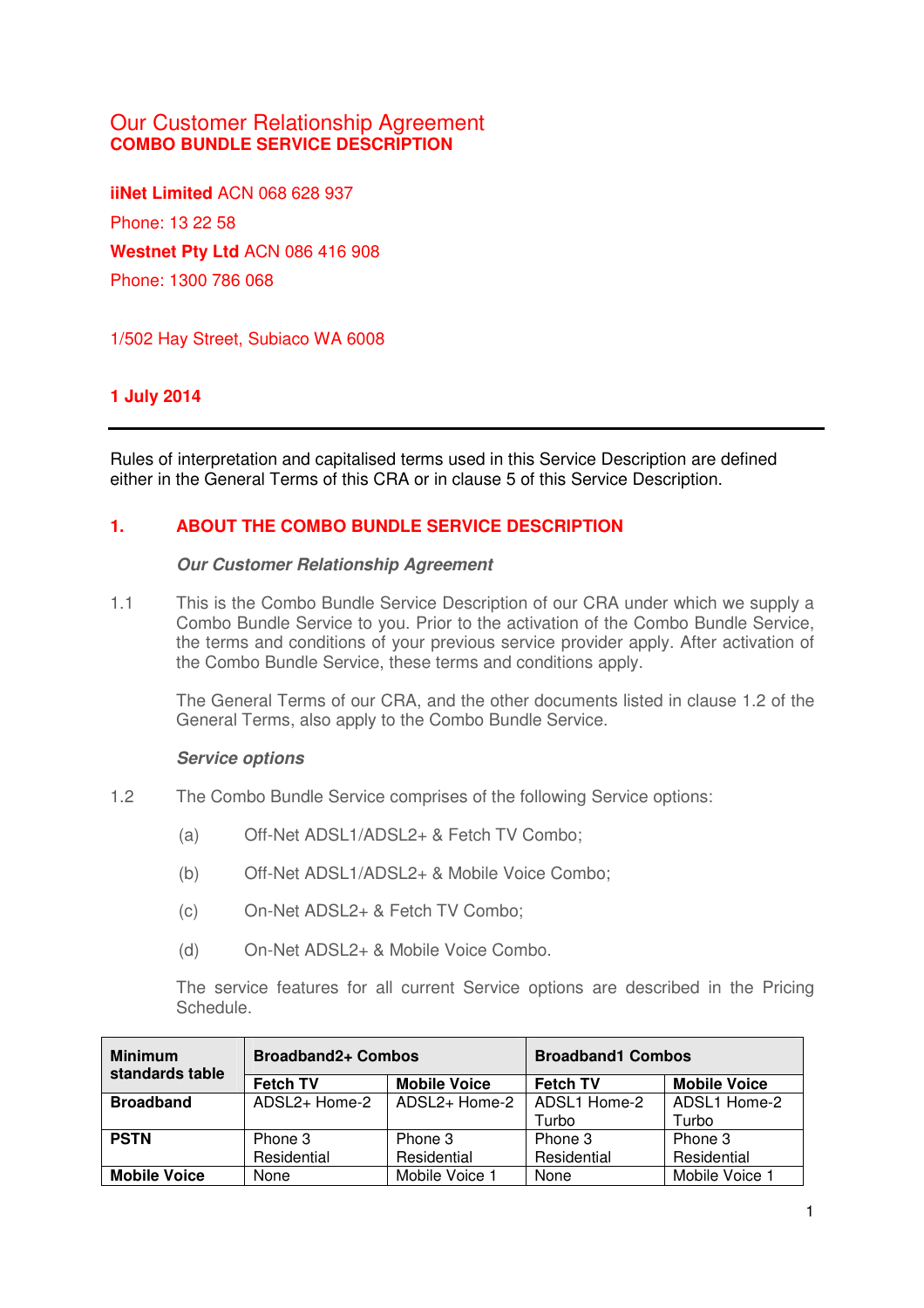| <b>Fetch TV</b>     | iiNet TV with        | None             | iiNet TV with        | None             |
|---------------------|----------------------|------------------|----------------------|------------------|
|                     | <b>Fetch Starter</b> |                  | <b>Fetch Starter</b> |                  |
| <b>Hardware</b>     | BoB2 Rental (or      | BoB2 Rental (or  | BoB2 Rental (or      | BoB2 Rental (or  |
|                     | Wireless Bridge)     | Wireless Bridge) | Wireless Bridge)     | Wireless Bridge) |
| <b>Bundle price</b> | Minimum \$99         | Minimum \$99     | Minimum \$99         | Minimum \$99     |

- 1.3 The Combo Bundle Service may only comprise of a combination of the following services:
	- (a) Broadband Service:
		- (A) Off-Net: ADSL1 (Home-3, Home-4, Home-5) & ADSL2+ (Home-2 Turbo; Home-3 Turbo; Home-4 Turbo; Home-5 Turbo)
		- (B) On-Net: ADSL2+ (Home-2, Home-3, Home-4).
	- (b) Phone Service: Phone 3 Residential
	- (c) Mobile Voice or Fetch TV Service:
		- (A) Mobile Voice: Mobile Voice 1; Mobile Voice 2; Mobile Voice 3;
		- (B) Fetch TV: iiNet TV with Fetch Starter; iiNet TV with Fetch Entertainment
	- (d) Hardware: BoB2 Rental; Wireless Bridge

### **2. THE COMBO BUNDLE SERVICE DESCRIPTION**

#### **What is the Combo Bundle Service?**

- 2.1 The Combo Bundle Service is a bundle of services sold as a single service. The Combo Bundle Service features Broadband and download quota; Local and National calls on Phone 3 Residential PSTN service; either Fetch TV or Mobile Voice; and either BoB2 Rental or Wireless Bridge.
- 2.2 The individual service plans are optional, but must meet the minimum standards specified in the Minimum Standards Table in clause 1.2.

#### **Service requirements and restrictions**

- 2.3 In order to receive the Service you must
	- (a) meet all of our System Requirements; and
	- (b) install, or arrange for the installation of, all the Required Equipment.
- 2.4 The Service is only available in locations that are ADSL enabled. Your ADSL Access Line is subject to a Full Service Qualification.

The Service can only be supplied over a Communications Wire that can be connected to Telstra's local telephone service or another service provider's Telstra local resale service.

2.5 You acknowledge that: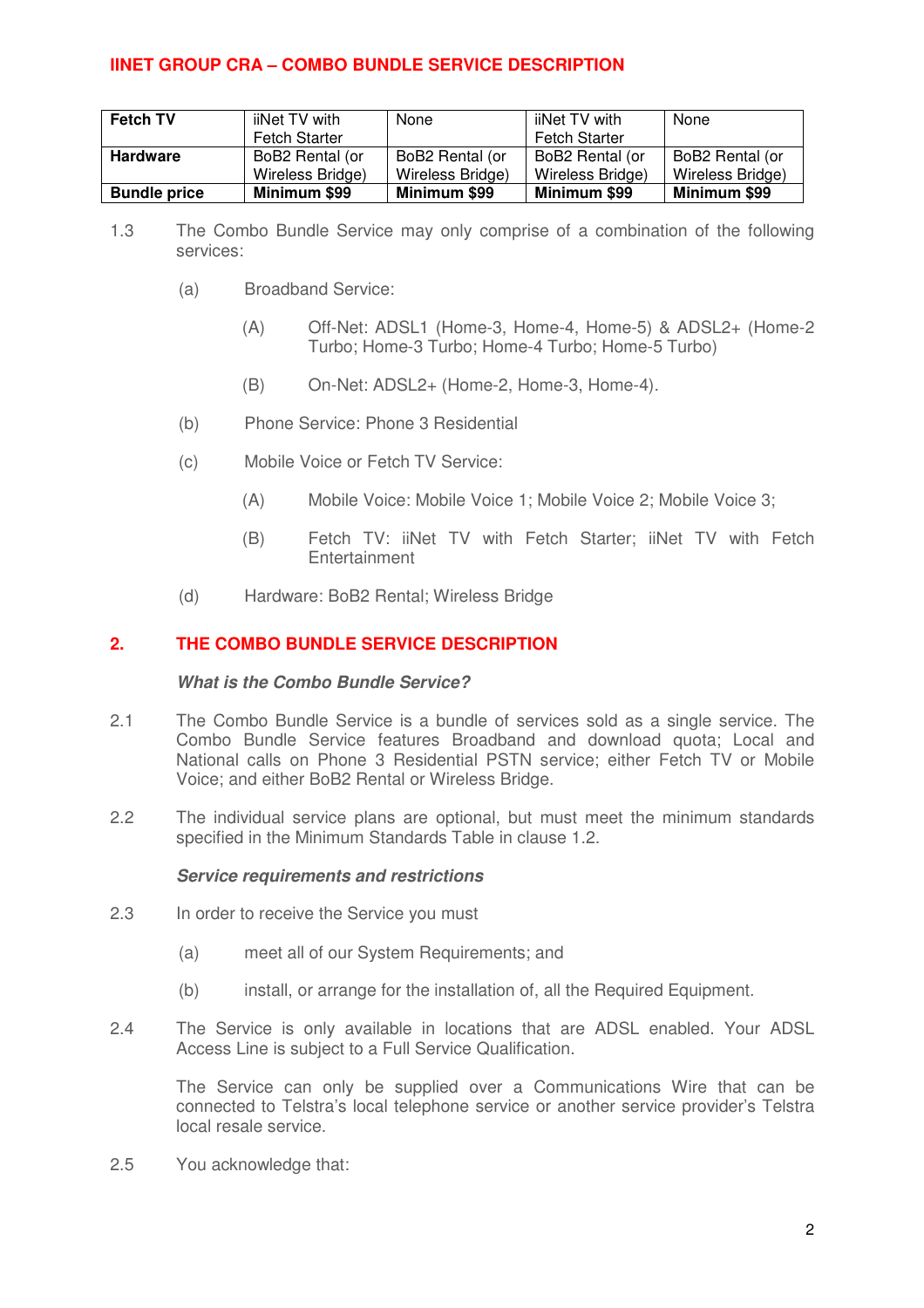- (a) you may not be able to receive the Service at your location;
- (b) we do not provide technical support for Services using the ADSL Modem under the following conditions:
	- (A) running internal networks connected to the Service;
	- (B) running network services or providing network services to others via the Service;
	- (C) running connectivity software other than that provided with the ADSL Modem; or
	- (D) Macintosh operating systems below v10.0
- (c) the ADSL Modem only supports a single computer connected to that modem or router;
- (d) we do not guarantee that the Modem Software or other Software will be compatible with any network of machines;
- (e) we do not guarantee Internet connectivity through a wireless access point, or the compatibility of a wireless device or connection with Your Equipment and/or network structure;
- (f) some telecommunication services and products are not compatible with the Service and may not be available to you following installation of the Service. These services and products include but are not limited to older fax machines, Panasonic cordless analogue phones, Commander phone systems, PABX, line-hunt groups and other analogue devices;
- (g) we cannot guarantee that your connection to the Internet will achieve any specific speed specified in the Pricing Schedule at any given time as variables such as signal strength, distance from exchange, traffic and load have an effect on the connection speed;
- (h) we do not guarantee the availability of ports or access to our DSLAM Network;
- (i) we will use due care and skill in providing the Service in accordance with the Consumer Guarantees. Subject to the Consumer Guarantees, we cannot promise that the Service will be continuous, fault-free or accessible at all times, given the nature of telecommunications systems (including the Service's reliance on systems and services not owned or controlled by us). This does not limit your rights in relation to Interruptions to the Service, as set out in clauses 14.4 to 14.8 of the General Terms.
- 2.6 The following restrictions apply to the use of the Service:
	- (a) You must be the Legal Lessee (account holder) of the Access Line or, if you are not the Legal Lessee of the Access Line used to connect to the Service, you have obtained the Legal Lessee's permission to connect the Service; and
	- (b) You must be over 18 years of age to apply for the Service.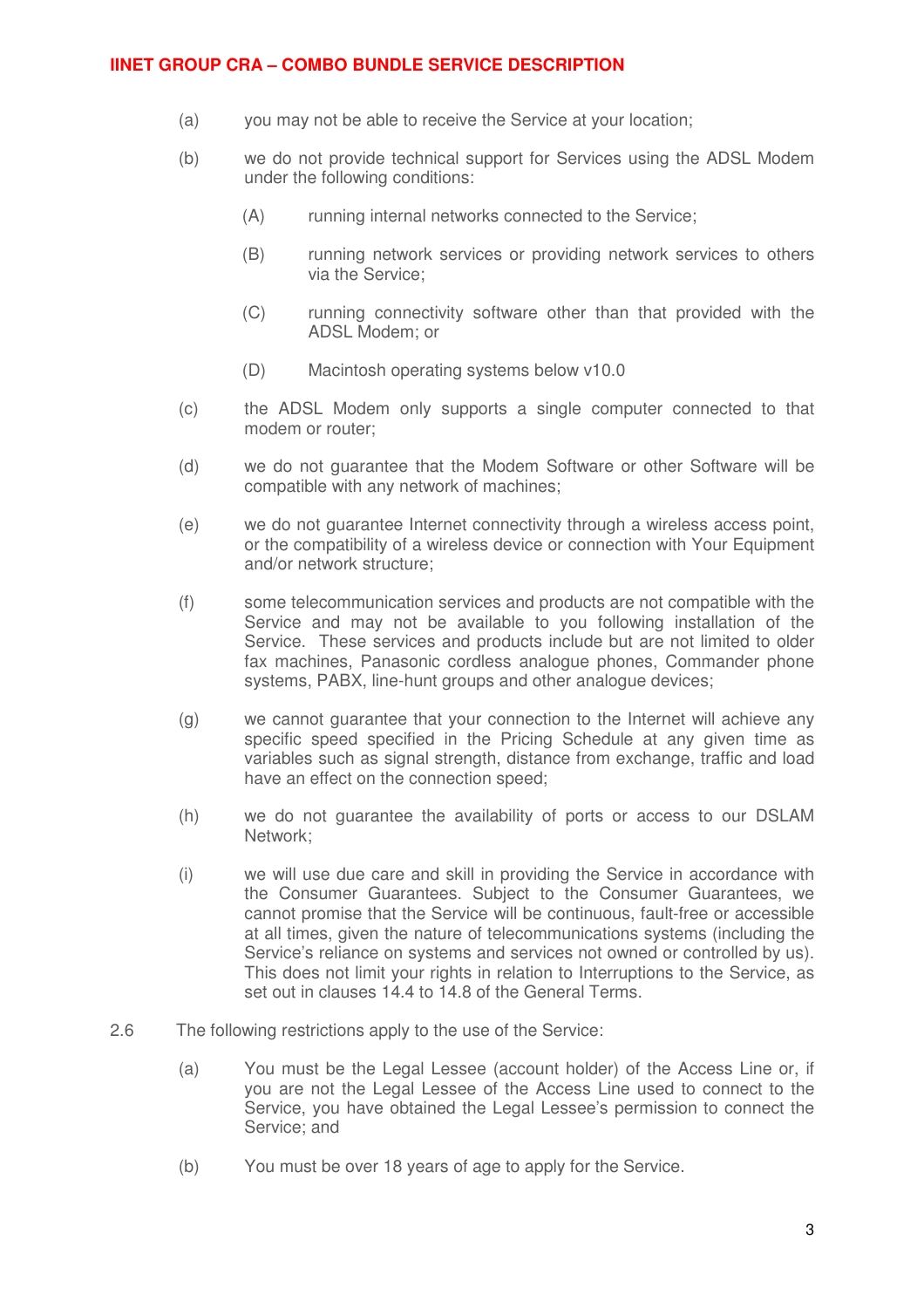### **Contract Term**

2.7 We will provide, and you must acquire the Service, in accordance with our CRA for at least the Contract Term. You may cancel the Combo Bundle Service during the Contract Term but you will lose any applicable Combo discount. You may cancel the individual services within the Combo Bundle Service during the Contract Term but you may be required to pay Break Fees as set out in the Pricing Schedule. After the end of the Contract Term, we will continue to provide the Service and you will continue to receive the Combo Bundle discount in accordance with our CRA, until the Combo Bundle Service is cancelled or no longer complies with the minimum standards as per clause 1.2.

### **3. SUSPENSION, VARIATIONS AND CANCELLATIONS**

#### **Suspension or Cancellation by Us**

3.1 We may cancel, suspend or restrict the supply of the Service to you in accordance with the General Terms of our CRA.

### **Suspension or Cancellation by You**

3.2 You may cancel the Service at any time by contacting us and verifying your identity but you may be required to pay a Break Fee as described in the Pricing Schedule.

If you cancel the Service after Activation but before the end of the Contract Term, the Break Fee set out in the Pricing Schedule will apply and you will lose your Combo Bundle Service billing discount.

Subject to our Billing Policy, you authorise us to debit these payments from your credit card or bank account at the time of receipt of a cancellation notice from you. We will credit any fees paid in advance by you against fees payable by you for another service supplied by us or another iiNet Entity to you.

3.3 The Combo Bundle Service cannot be suspended by you as there is an on-going cost incurred by us in maintaining the Service with our supplier.

### **Variations**

3.4 We may vary the charges payable for the Service at any time in accordance with clauses 1.3 to 1.8 of the General Terms.

You may upgrade or downgrade a Combo Bundle within the Combo Bundle Service range. A fee for making a variation may apply as described in the Pricing Schedule.

If you vary your Service you are responsible for ensuring that the varied Service selected by you meets your requirements.

The variation of your Service will not affect the duration of the Contract Term.

We will apply any fees paid in advance by you against the fees payable for the varied Service. All Traffic used in the previous 30 days will count towards the Monthly Usage Allowance applicable to the varied Service for the purposes of Shaping.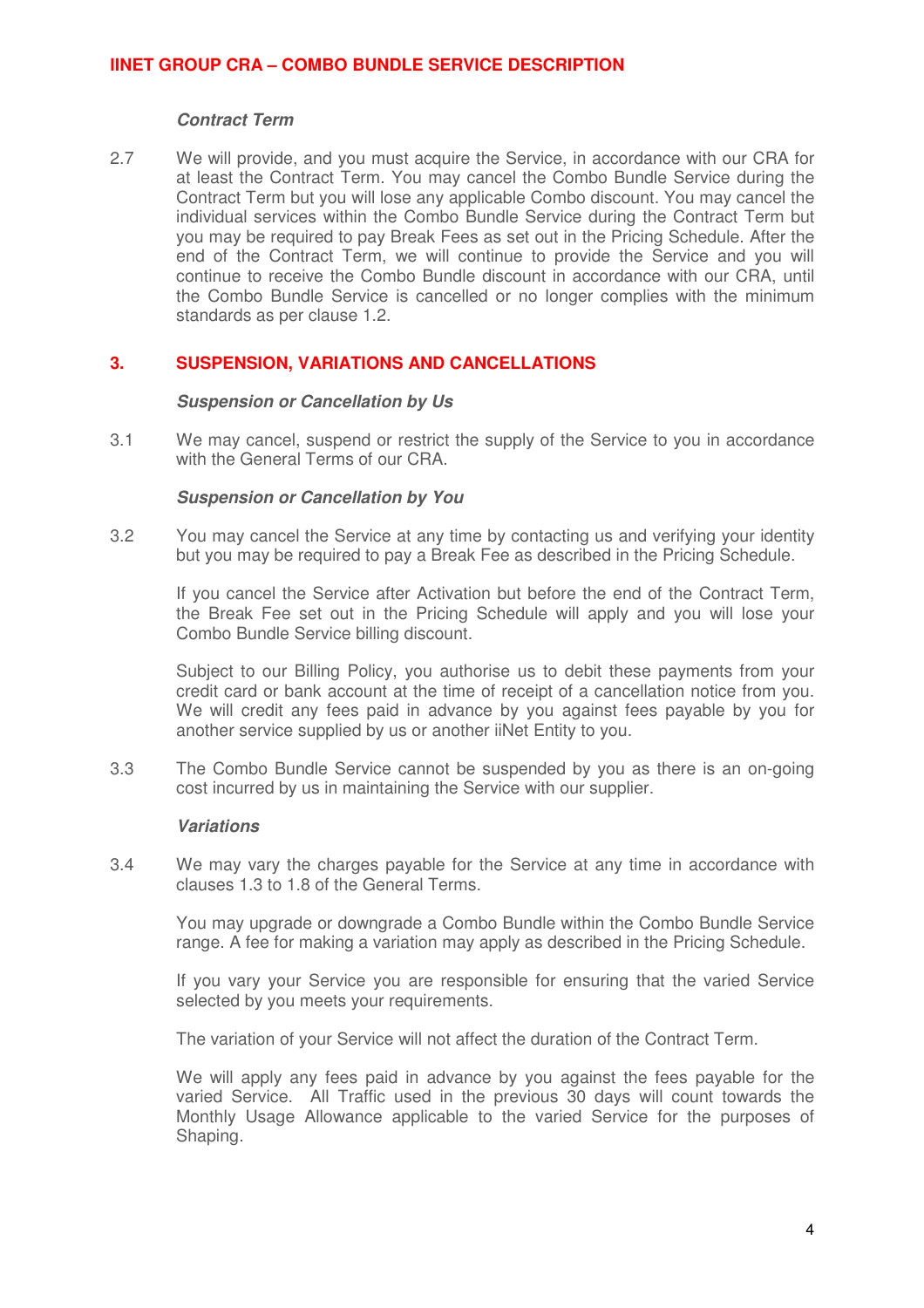### **Cancelling the Combo Bundle Service**

3.5 To cancel your Combo Bundle Service the authorised account holder must call us and request us to cancel the service.

### **Relocating your Combo Bundle Service**

- 3.6 The Service and its constituent products may not be available from all locations. If you plan to move Premises you must make an Application at the new Premises and cancel your existing Service.
- 3.7 If the Service (including all constituent products) is available at your new Premises:
	- (a) we may accept your Application and provide the Service at your new Premises; and
	- (b) we will charge you a setup fee as specified in the Pricing Schedule.
- 3.8 If one or more of the Service's constituent products is not available at your new Premises and you move before the end of the Contract Term:
	- (a) and you elect to obtain an alternative service from us at your new address, we will waive any Break Fee payable, but we may charge you a Downgrade Fee as specified in the Pricing Schedule if the change to an alternative service involves a reduction in the charges payable by you, (in addition to the applicable set-up fee for the new service, as specified in the Pricing Schedule).
	- (b) and we are unable to provide an alternative service at your new address or you elect not to obtain an alternative service from us, then the Break Fee will be payable.

# **4. COMBO BUNDLE SPECIFICS**

### **Application, Installation and Provisioning**

- 4.1 As the Combo Bundle Service is a bundle of constituent products, information for the Application, Installation and Provisioning processes for each individual product can be found in its respective Service Description in the CRA.
- 4.2 Some products within the Combo Bundle Service are requirements for other products to provision. The Provisioning process will most likely be ordered as follows:
	- (a) Phone product provisioning;
	- (b) Broadband product provisioning;
	- (c) Fetch TV or Mobile Voice provisioning; Hardware dispatch.

The above provisioning process is only to be used as a guide.